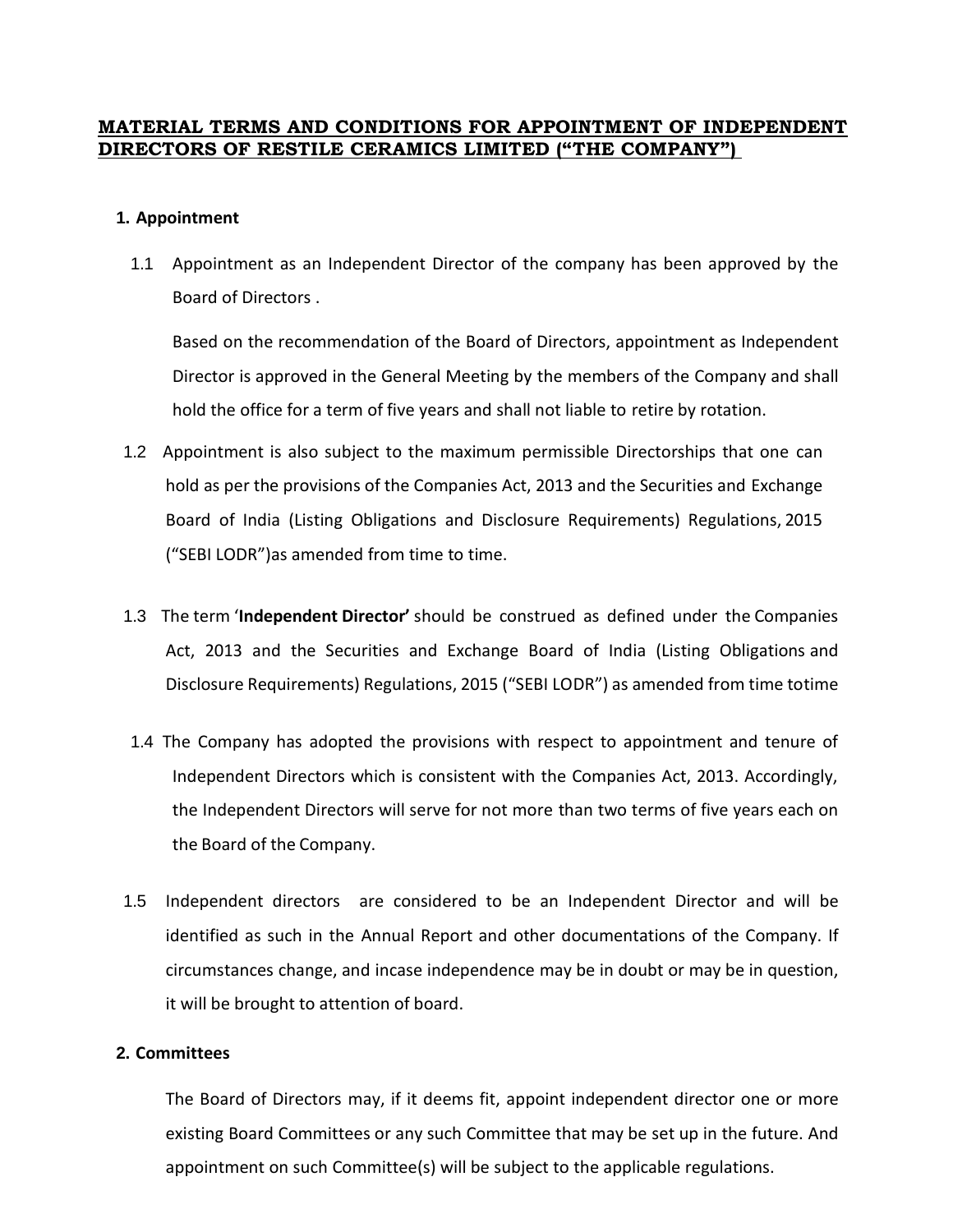### **3. Time Commitment**

- 3.1 As a Non-Executive Director independent director's expected to bring objectivity and independence of view to the Board's discussions and to help provide the Board with effective leadership in relation to the Company's strategy, performance, and risk management as well as ensuring high standards of financial probity and corporate governance. The Board meets at least four times in a year. The Audit Committee also meets at least four times in a year. Besides, there are other Committee meetings like Nomination and Remuneration Committee and Stakeholders' Relationship Committee meetings which are convened as per the requirements.
- 3.2 independent director's are will be expected to attend meetings of the Board of Directors, meetings of Committees to appointed and Shareholders' meetings and to devote such time to, as appropriate to discharge the duties effectively.

## **4. Role and Duties**

independent director's role and duties will be those normally required of a Non-Executive Independent Director and Schedule IV of the Companies Act, 2013. There are certain duties prescribed for all Directors, both Executive and Non-Executive, which are fiduciary in nature and are asunder:

- **I.** They shall act in accordance with the Company's Articles of Association.
- **II.** They shall act in good faith in order to promote the objects of the Company for the benefit of its members as a whole, and in the best interest of the Company.
- **III.** They shall discharge independent directors duties with due and reasonable care, skill and diligence.
- **IV.** They shall not involve in a situation in which they may have a direct or indirect interest that conflicts, or possibly may conflict, with the interest of the Company. Please refer to clause 7 for full explanation on conflict of interest.
- **V.** They shall not achieve or attempt to achieve any undue gain or advantage either to themself or to any relatives, partners or associates.
- **VI.** They shall not assign office as Director and any assignment so made shall be void.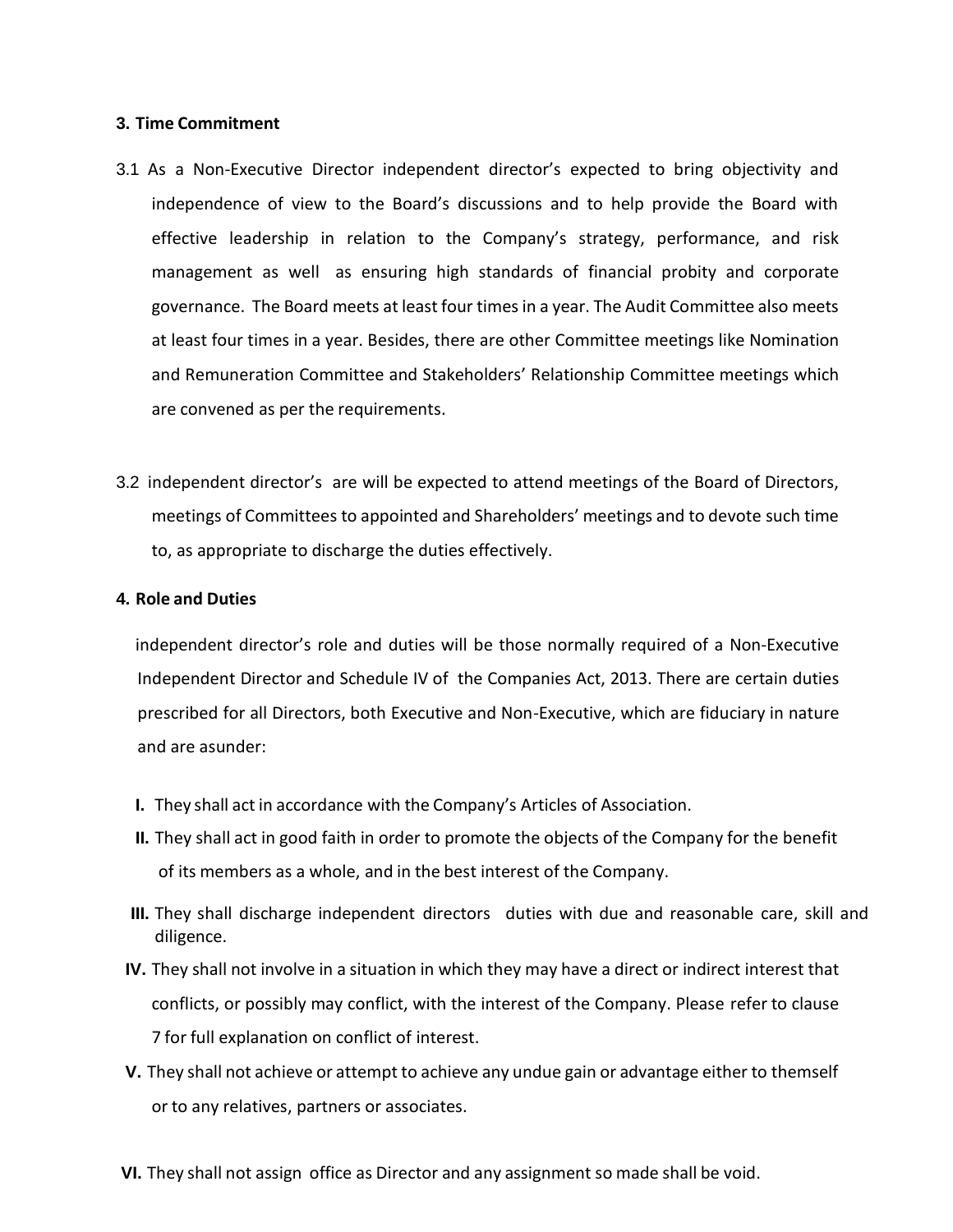- **VII.** They shall abide by the 'Code of Independent Director' as outlined in Schedule IV to Section 149 (8) of the Companies Act, 2013 and duties of Directors as provided in the Companies Act, 2013 (including Section 166) and Clause 49 of the Securities and Exchange Board of India (Listing Obligations and Disclosure Requirements) Regulations, 2015 ("SEBI LODR").
- **VIII.** They will also be responsible for providing guidance in the area of independent directors expertise.

There are certain roles, functions and duties prescribed for all Independent Directors, which are listed in the 'Code for Independent Directors' as outlined in Schedule IV to the Companies Act, 2013. independent director shall abide by the said 'Code of Conduct for Independent Directors' as amended from time to time to the extent relevant and applicable. The present code is annexed here to as Annexure A.

In addition to the above requirements applicable to all Directors, the role of the Non-Executive

Director has the following key elements:

**Strategy:** Non-Executive Directors should constructively contribute and help to develop proposals on strategy;

**Performance:** Non-Executive Directors should scrutinise the performance of management in meeting agreed goals and objectives;

**Risk:** Non-Executive Directors should satisfy themselves on the integrity of financial information and those financial controls and systems of risk management are robust and defensible;

**People:** Non-Executive Directors are responsible for determining appropriate levels of remuneration of Executive Directors and have a prime role in appointing, and where necessary, removing Executive Directors and in succession planning;

**Compliance:** Non-Executive Directors should keep governance and compliance with the applicable legislation and regulations under review and the conformity of **Restile Ceramics Limited** practices to accepted norms.

## **5. Status of Appointment**

5.1independent director will be paid remuneration by way of sitting fees for meetings of the

Board and its Committees as may be decided by the Board and approved by the Shareholders

from time to time.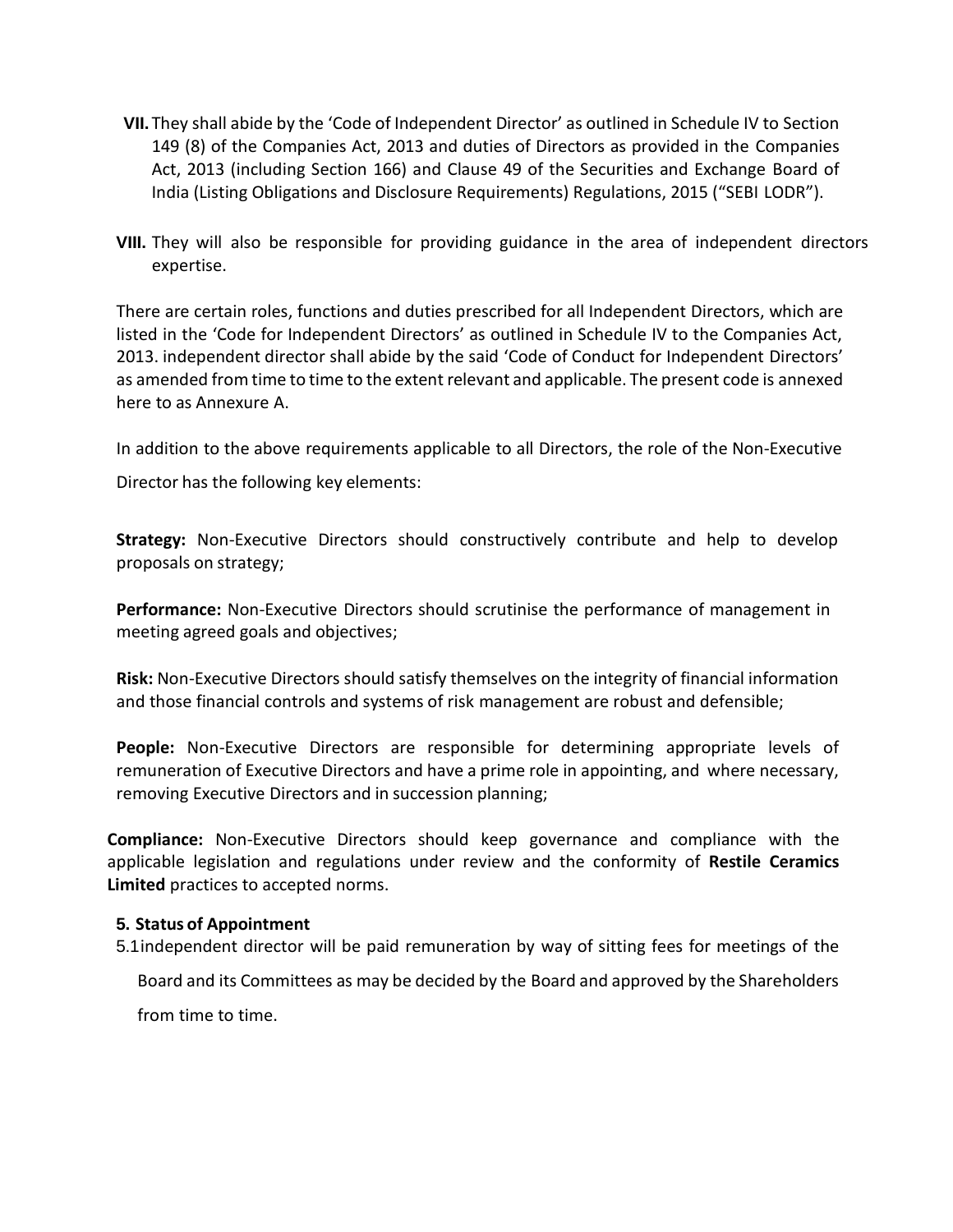5.2 The sitting fees presently paid to the Non-Executive Independent Director is Rs. 70000/- per meeting of the Committee and Rs. 2000/- per meeting ofthe Board and Rs.1000/-per meeting for out of packet expenses.

## **6. Conflict of Interest**

- 6.1 independent director declare any other directorships, appointments and interests in any other companies to the Board in writing in the prescribed form at the time of appointment and from time to time in accordance with the provisions of the Companies Act, 2013 and the rules made thereunder.
- 6.2 In the event that any circumstances seem likely to change and might give rise to a conflict of interest or, when applicable, circumstances that might lead the Board to revise its judgement above independancy, this should be disclosed to both the Chairman and theSecretary.

## **7. Confidentiality**

All information acquired as part of appointment is confidential and should not be released, either during appointment or following termination (by whatever means) to third parties without prior clearance from the Chairman unless required by law or by the rules of any stock exchange or regulatory body.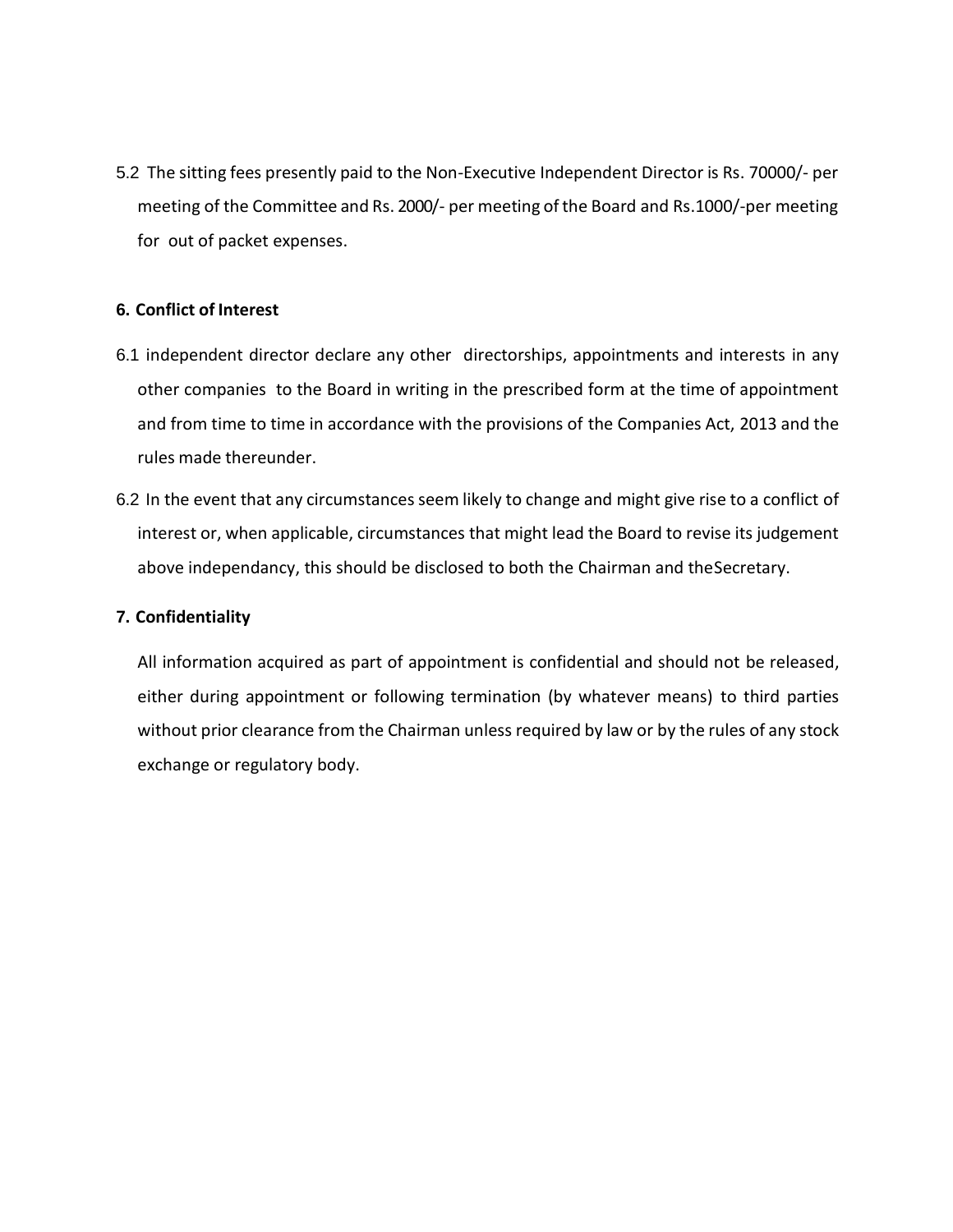Attention is also drawn to the requirements under the applicable regulations and the Code of Conduct relating to the Prohibition of the Insider Trading of the securities of the Company. Consequently independent director are prohibited in disclosing of any unpublished price sensitive information of the Company and /or dealing in the securities of the Company, while inpossession of the unpublished price sensitive information of the Company. independent director shall not buy, sell or deal in the securities of the Company without the requisite prior clearance from the Company Secretary of the Company and in accordance with the Code of Conduct relating to the Prohibition of the Insider Trading of the securities of the Company.

#### **8. Evaluation**

The Company has adopted a policy on Board Evaluation. The policy provides for evaluation of the Board, the Committees of the Board and individual Directors, including the Chairman of the Board. As per the Policy, the Company will carry out an evaluation of the performance of the Board as a whole, Board Committees and Directors on an annual basis. Appointment and Re-appointment on the Board shall be subject to the outcome of the yearly evaluation process.

### **9. Independent Professional Advice**

There may be occasions when the Committee of Directors considersthat it needs professional advice in furtherance of duties as a Director and it will be appropriate to consult independent advisers at the Company's expense and the Company will reimburse the cost of expenditure incurred if any, in accordance with the Company's policy.

#### **10. Disclosure of Interest**

independent director are required to disclose their 'concern or interest' in any company or companies or bodes corporate, firms, or other Association of Individuals, which shall include the shareholding in such manner in accordance with the Companies Act, 2013, the Rules made there under and the Securities and Exchange Board of India (Listing Obligations and Disclosure Requirements) Regulations, 2015 ("SEBI LODR").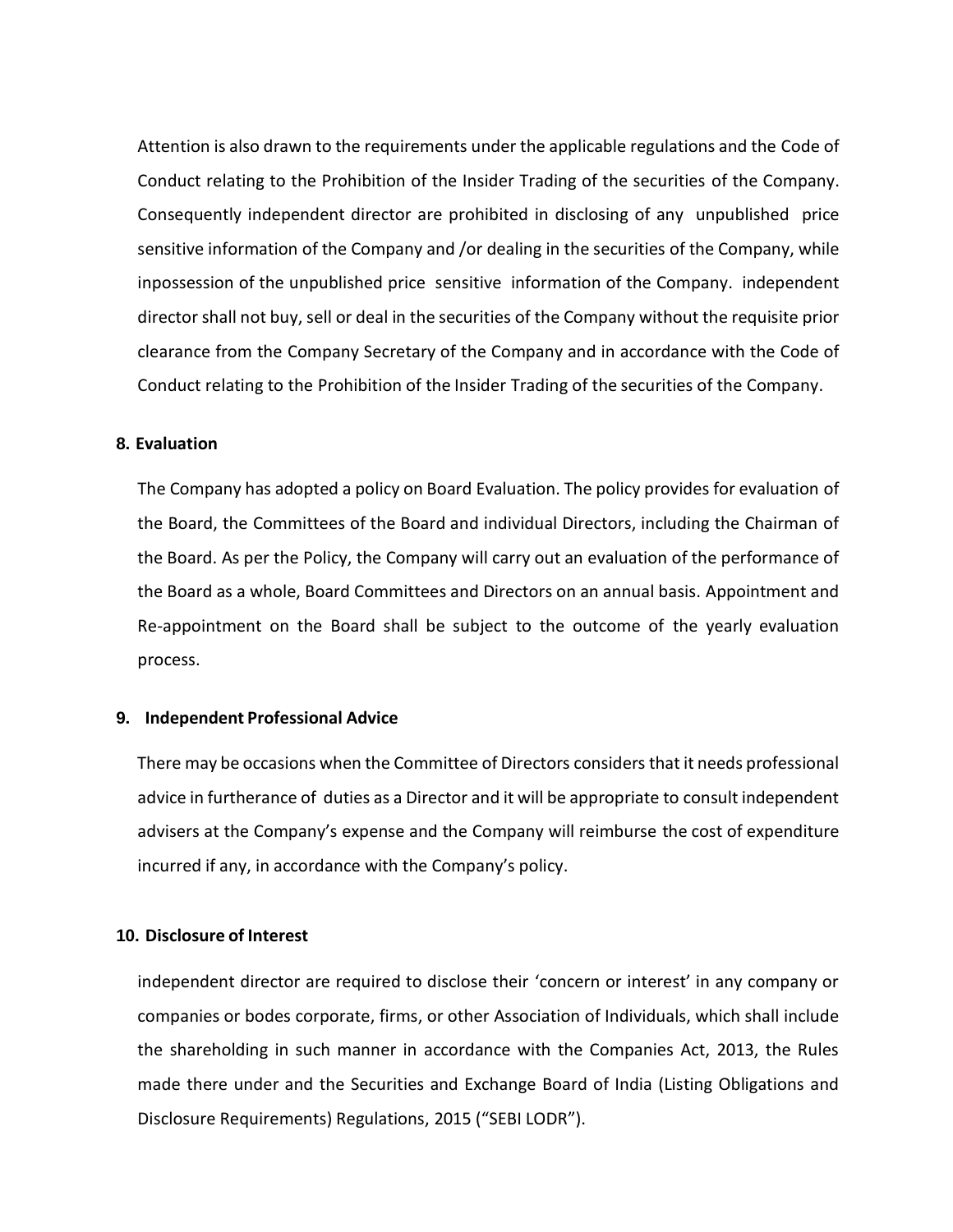## **11. Termination**

- a. Incase of resignation of independent director's ship they are requested to serve a reasonable written notice to the Board and also inform the Registrar of Companies in prescribed form.
- b. Continuation of appointment of independent director's are is contingent on their getting re-elected by theshareholders in accordance with provisions of Companies Act, 2013 and the Articles of Association of the Company, from time to time in force.
- c. independent director's appointment may also be terminated in accordance with the provisions of Companies Act, 2013 and rules made there under and the Articles of Association of the Company from time to time in force.

### **12. Governing Law**

This appointment is governed by and will be interpreted in accordance with the Indian laws and subject to the jurisdiction of Vadodara, Gujarat.

Yours sincerely, **For Restile Ceramics Limited**



**Mr. Viren Rathod (DIN: 03407158) Managing Director**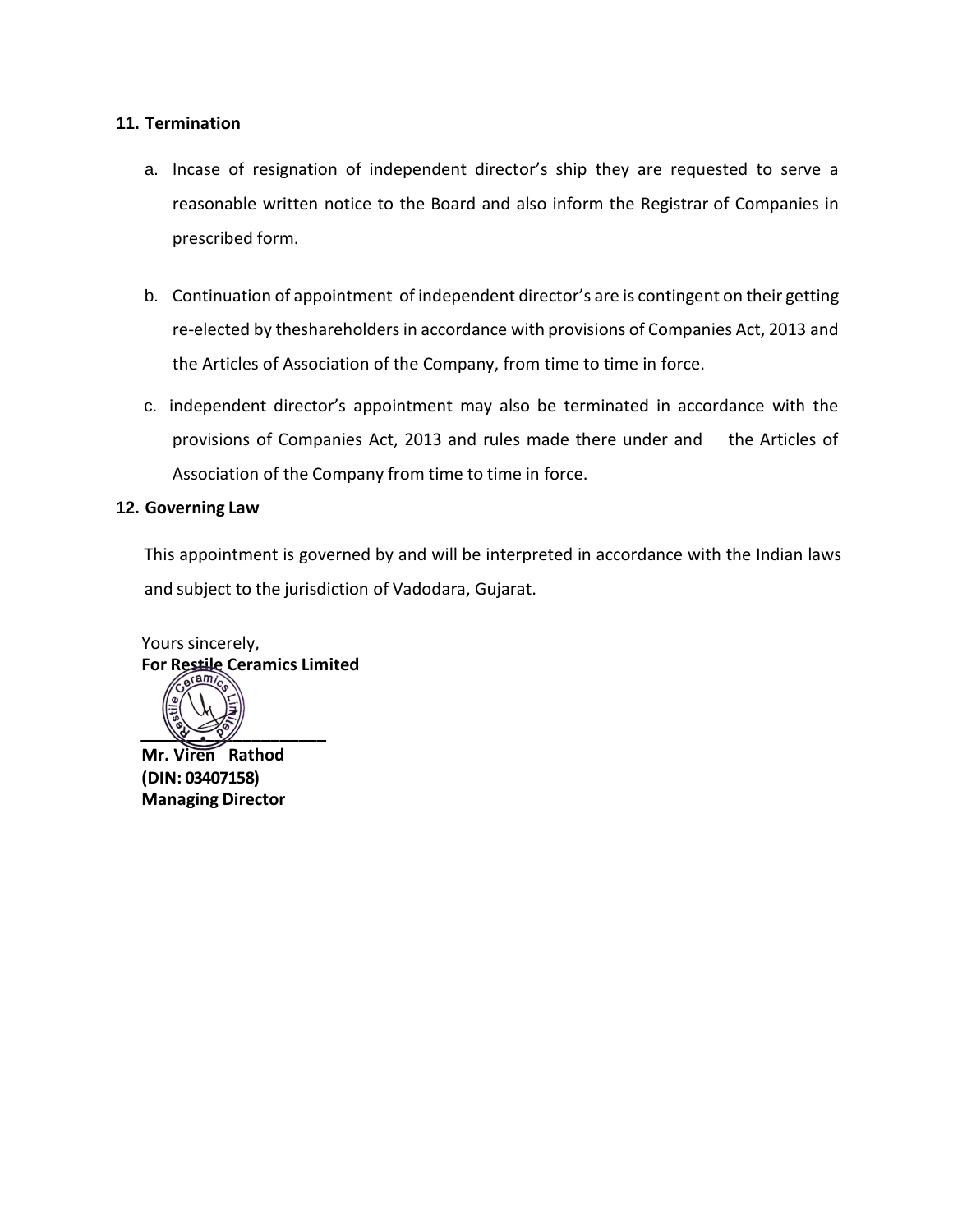## **Annexure:A**

Schedule IV of Companies Act,2013[See section 149(8)]

# **CODE FOR INDEPENDENT DIRECTORS**

The Code is a guide to professional conduct for independent directors. Adherence to these standards by independent directors and fulfilment of their responsibilities in a professional and faithful manner will promote confidence of the investment community, particularly minority shareholders, regulators and companies in the institution of independent directors. Guidelines of professional conduct:

An independent director shall:

1) uphold ethical standards of integrity and probity;

2) act objectively and constructively while exercising his duties;

3) exercise his responsibilities in a bona fide manner in the interest of the company;

4) devote sufficient time and attention to his professional obligations for informed and balanced decision making;

5) not allow any extraneous considerations that will vitiate his exercise of objectiveindependent judgment in the paramount interest of the company as a whole, while concurring in or dissenting from the collective judgment of the Board in its decision making;

6) not abuse his position to the detriment of the company or its shareholders or for thepurpose of gaining direct or indirect personal advantage or advantage for any associated person;

7) refrain from any action that would lead to loss of his independence;

8) where circumstances arise which make an independent director lose his independence, the independent director must immediately inform the Board accordingly; assist the company in implementing the best corporate governance practices.

II. Role and functions:

The independent directors shall:

1) help in bringing an independent judgment to bear on the Board's deliberations especially on issues of strategy, performance, risk management, resources, key appointments and standards of conduct;

2) bring an objective view in the evaluation of the performance of board and management;

3) scrutinize the performance of management in meeting agreed goals and objectives andmonitor the reporting of performance;

4) satisfy themselves on the integrity of financial information and that financial controls and the systems of risk management are robust and defensible;

5) safeguard the interests of all stakeholders, particularly the minority shareholders;

6) balance the conflicting interest of the stakeholders;

7) determine appropriate levels of remuneration of executive directors, key managerial personnel and senior management and have a prime role in appointing and where necessary recommend removal of executive directors, key managerial personnel and senior management;

8) moderate and arbitrate in the interest of the company as a whole, in situations of conflictbetween management and shareholder's interest.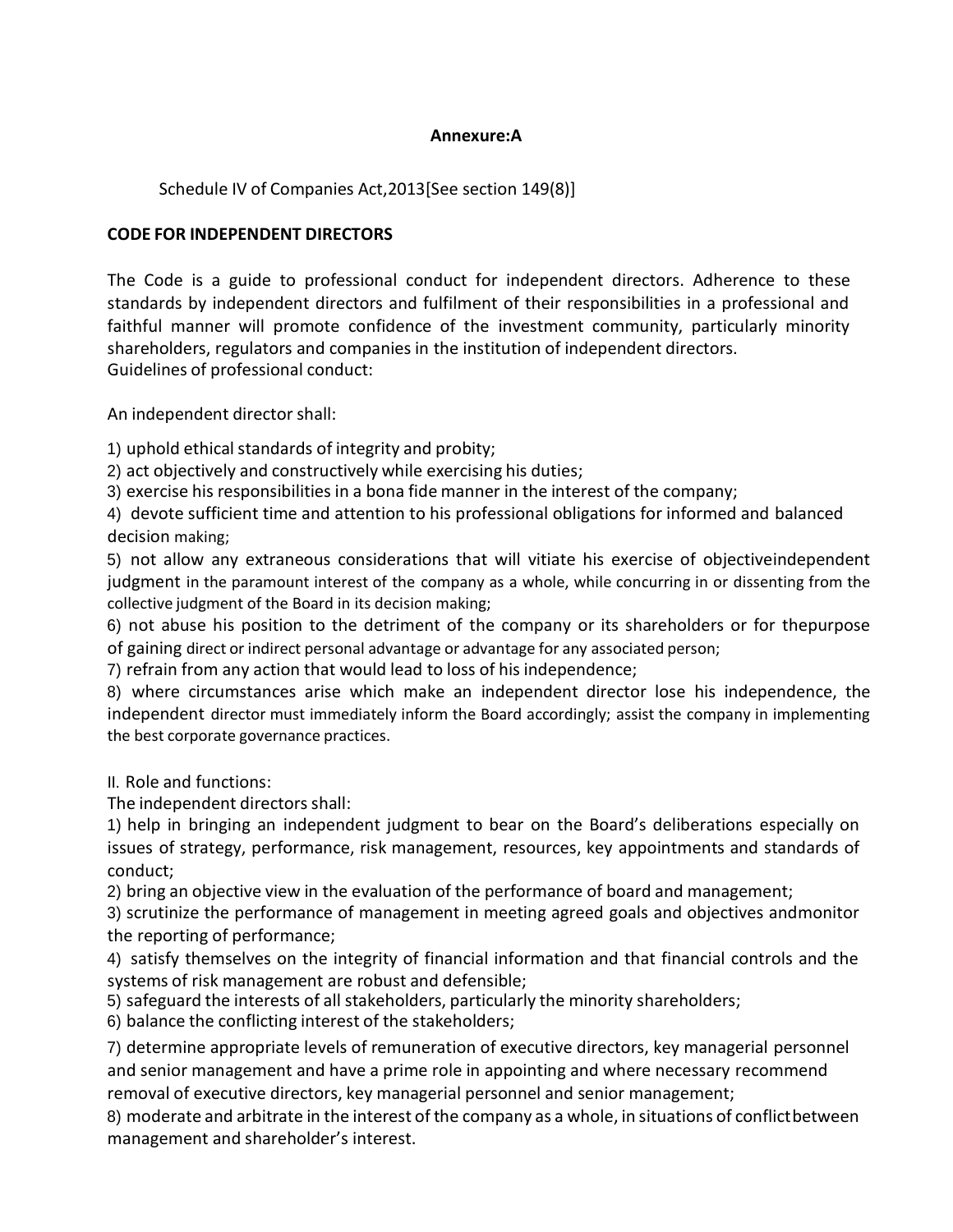# III. Duties:

The independent directors shall:

- 1. undertake appropriate induction and regularly update and refresh their skills,knowledge and familiarity with the company;
- 2. seek appropriate clarification or amplification of information and, where necessary, take and follow appropriate professional advice and opinion of outside experts at the expense of the company;
- 3. strive to attend all meetings of the Board of Directors and of the Board committees of which he is a member;
- 4. participate constructively and actively in the committees of the Board in which they are chairpersons or members; strive to attend the general meetings of the company;
- 5. where they have concerns about the running of the company or a proposed action, ensure that these are
- 6. addressed by the Board and, to the extent that they are not resolved, insist that their concerns are recorded in the minutes of the Board meeting;
- 7. keep themselves well informed about the company and the external environment in which it operates;
- 8. not to unfairly obstruct the functioning of an otherwise proper Board or committee of the Board;
- 9. pay sufficient attention and ensure that adequate deliberations are held before approving relatedparty transactions and assure themselves that the same are in the interest of the company;
- 10. pay sufficient attention and ensure that adequate deliberations are held before approving related party transactions and assure themselves that the same are in the interest of the company;
- 11. ascertain and ensure that the company has an adequate and functional vigil mechanism and to ensure that the interests of a person who uses such mechanism are not prejudicially affected on account of such use;
- 12. report concerns about unethical behavior, actual or suspected fraud or violation of the company's code of conduct or ethics policy;
- 13. acting within his authority, assist in protecting the legitimate interests of the company, shareholders and its employees;
- 14. not disclose confidential information, including commercial secrets, technologies, advertising and sales promotion plans, unpublished price sensitive information, unless such disclosure is expressly approved by the Board or required by law.
- IV. Manner of appointment:
	- 1. Appointment process of independent directors shall be independent of the company management; while selecting independent directors the Board shall ensure that there is appropriate balance ofskills, experience and knowledge in the Board so as to enable the Board todischarge its functions and duties effectively.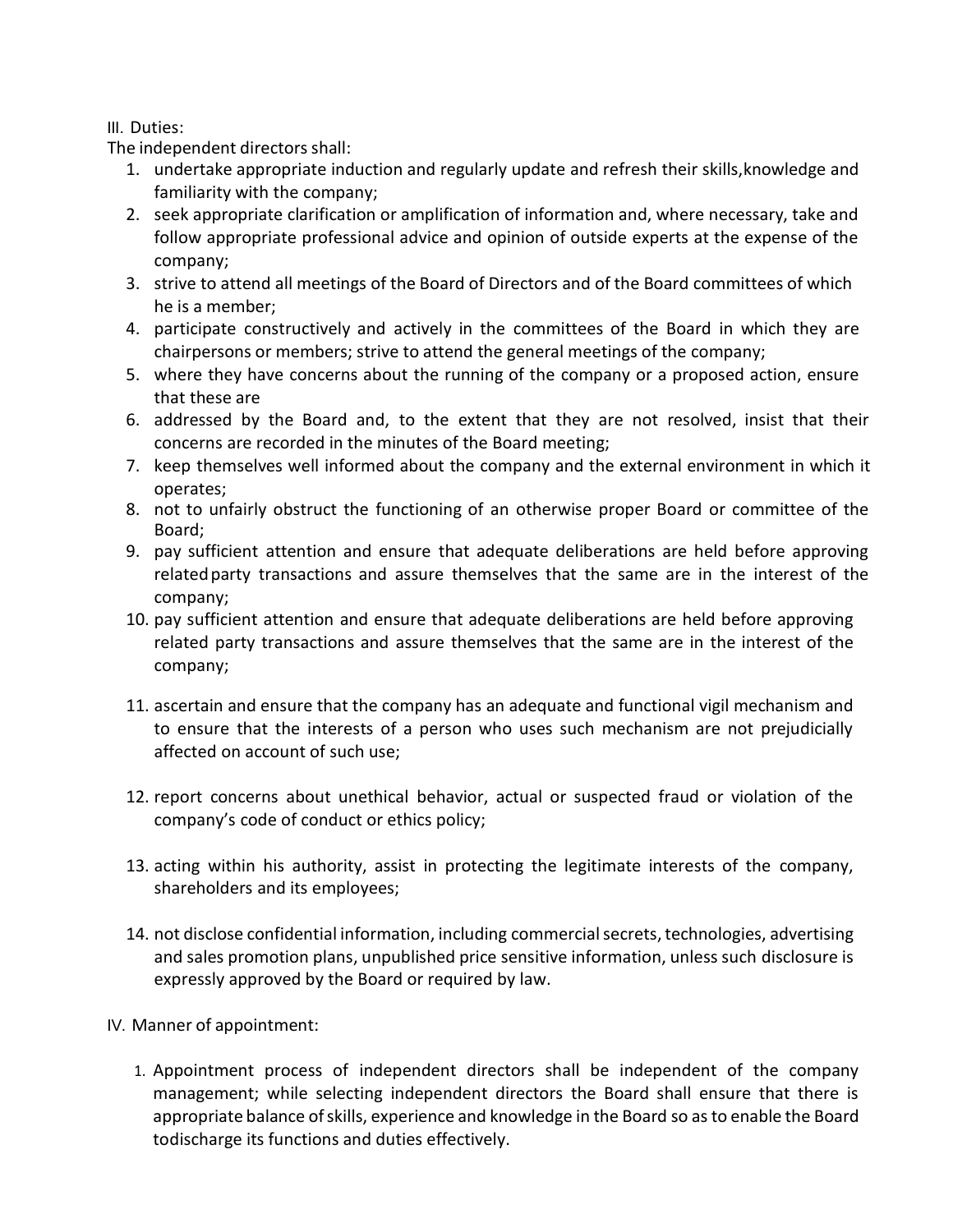- 2. The appointment of independent director(s) of the company shall be approved at the meetingof the shareholders.
- 3. The explanatory statement attached to the notice of the meeting for approving the appointment of independent director shall include a statement that in the opinion of the Board,the independent director proposed to be appointed fulfills the conditions specified in the Act and the rules made thereunder and that the proposed director is independent of the management.

1) The appointment of independent directors shall be formalized through a letter ofappointment, which shall set out:

- a. the term of appointment;
- b. the expectation of the Board from the appointed director; the Board-level committee(s) in which the director is expected to serve and its tasks;

c. the fiduciary duties that come with such an appointment along with accompanying liabilities; d. provision for Directors and Officers (D and O) insurance, if any;

- e. the Code of Business Ethics that the company expects its directors and employees to follow;
- f. the list of actions that a director should not do while functioning as such in the company; and
- g. the remuneration, mentioning periodic fees, reimbursement of expenses for participation in the Boards and other meetings and profit related commission, if any.

2) The terms and conditions of appointment of independent directors shall be open for inspection at the registered office of the company by any member during normal businesshours.

3) The terms and conditions of appointment of independent directors shall also be postedon the company's website.

V. Re-appointment:

The re-appointment of independent director shall be on the basis of report of performanceevaluation.

VI. Resignation or removal:

1) The resignation or removal of an independent director shall be in the same manner as isprovided in sections 168 and 169 of the Act.

2) An independent director who resigns or is removed from the Board of the company shall be replaced by a new independent director within a period of not more than one hundred and eighty days from the date of such resignation or removal, as the case may be.